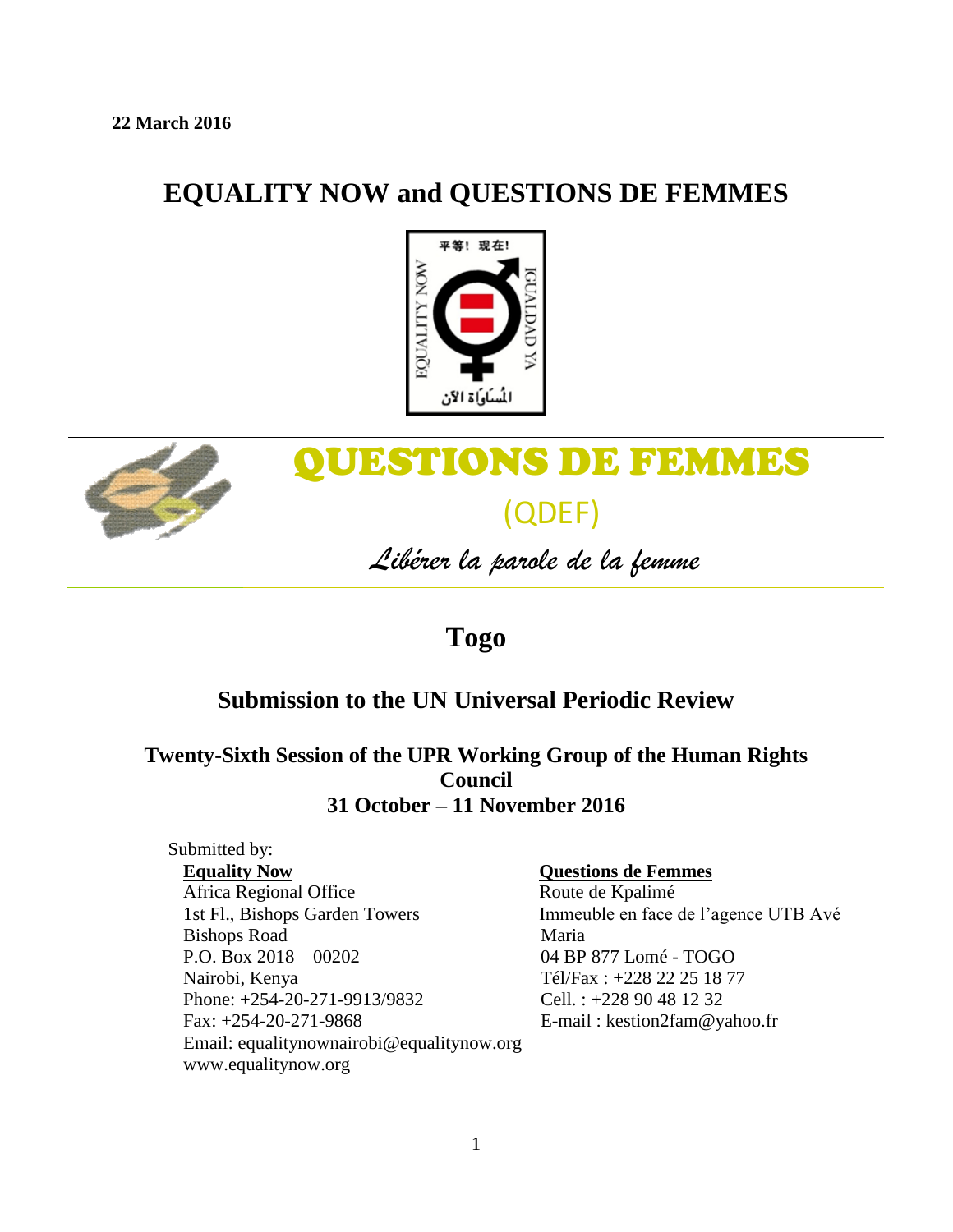#### **Introduction and Summary**

 $\overline{\phantom{a}}$ 

- 1. Equality Now is an international human rights organization with ECOSOC status working to protect and promote the rights of women and girls worldwide since 1992, including through our membership network comprised of individuals and organizations in over 190 countries. Equality Now is also a founder and steering committee member of the Global Campaign for Equal Nationality Rights, which aims to eliminate gender discrimination in nationality laws.
- 2. Questions de Femmes is an association which works for the promotion and protection women's rights in Togo. It is comprised of advocates who put forward their legal expertise for the benefit of women especially women who do not have the means to pay for legal services. Questions de Femmes collaborates with associations and NGOs in Togo who channel to Questions de Femmes cases of women's rights violations that require legal intervention. It enjoys recognition in the judicial circles in Togo as it seeks to work towards ensuring access to justice by all.
- 3. In this submission, Equality Now and Questions de Femmes provide information as stipulated in the *Universal Periodic Review: information and guidelines for relevant stakeholders' written submissions*. The submission highlights our concerns about sex discrimination in the law with regard to nationality in Togo. We make key recommendations for action by the government of Togo to better address this area of concern.

#### *Sex discrimination in the law with regard to nationality*

- 4. Articles 5 and 12 of the Nationality Code of Togo do not allow women to transfer their nationality to foreign spouses on an equal basis with men. Their spouses may only apply for naturalization with waived conditions. Togolese men on the other hand may transfer their nationality to their foreign spouse automatically at the time of marriage. Additionally, under Article 23, foreign women who take their Togolese husband's nationality automatically lose it upon termination of marriage.<sup>1</sup> Although the Constitution and the Children's Act both provide for equal nationality rights in transferring to children, Article 3 of the nationality code also discriminates against Togolese mothers in only being able to pass their nationality to their children if the father is stateless or unknown. 2
- 5. This law, which denies women equality with men in terms of nationality, undermines a woman's status as an equal citizen and violates international law as well as the Togolese Constitution, which guarantees equality before the law of all citizens without distinction, including of sex.

<sup>1</sup> For the text of the law, see Equality Now*, Words Deeds – Holding Governments Accountable in the Beijing+20 Review Process,(*2015), available at

[http://www.equalitynow.org/law/ordinance\\_no\\_78\\_34\\_of\\_7\\_september\\_1978\\_establishing\\_the\\_code\\_of\\_togolese\\_nationality](http://www.equalitynow.org/law/ordinance_no_78_34_of_7_september_1978_establishing_the_code_of_togolese_nationality) and in French at

[http://www.equalitynow.org/fr/law/ordonnance\\_no\\_78\\_34\\_du\\_7\\_septembre\\_1978\\_portant\\_code\\_de\\_la\\_nationalit\\_togolaise](http://www.equalitynow.org/fr/law/ordonnance_no_78_34_du_7_septembre_1978_portant_code_de_la_nationalit_togolaise) <sup>2</sup> Equality Now, *The State We're In: Ending Sexism in Nationality Laws*, (2016), available at

[http://www.equalitynow.org/sites/default/files/NationalityReport\\_EN.pdf](http://www.equalitynow.org/sites/default/files/NationalityReport_EN.pdf) and soon available in French at à l'adresse http://www.equalitynow.org/sites/default/files/NationalityReport\_FR.pdf